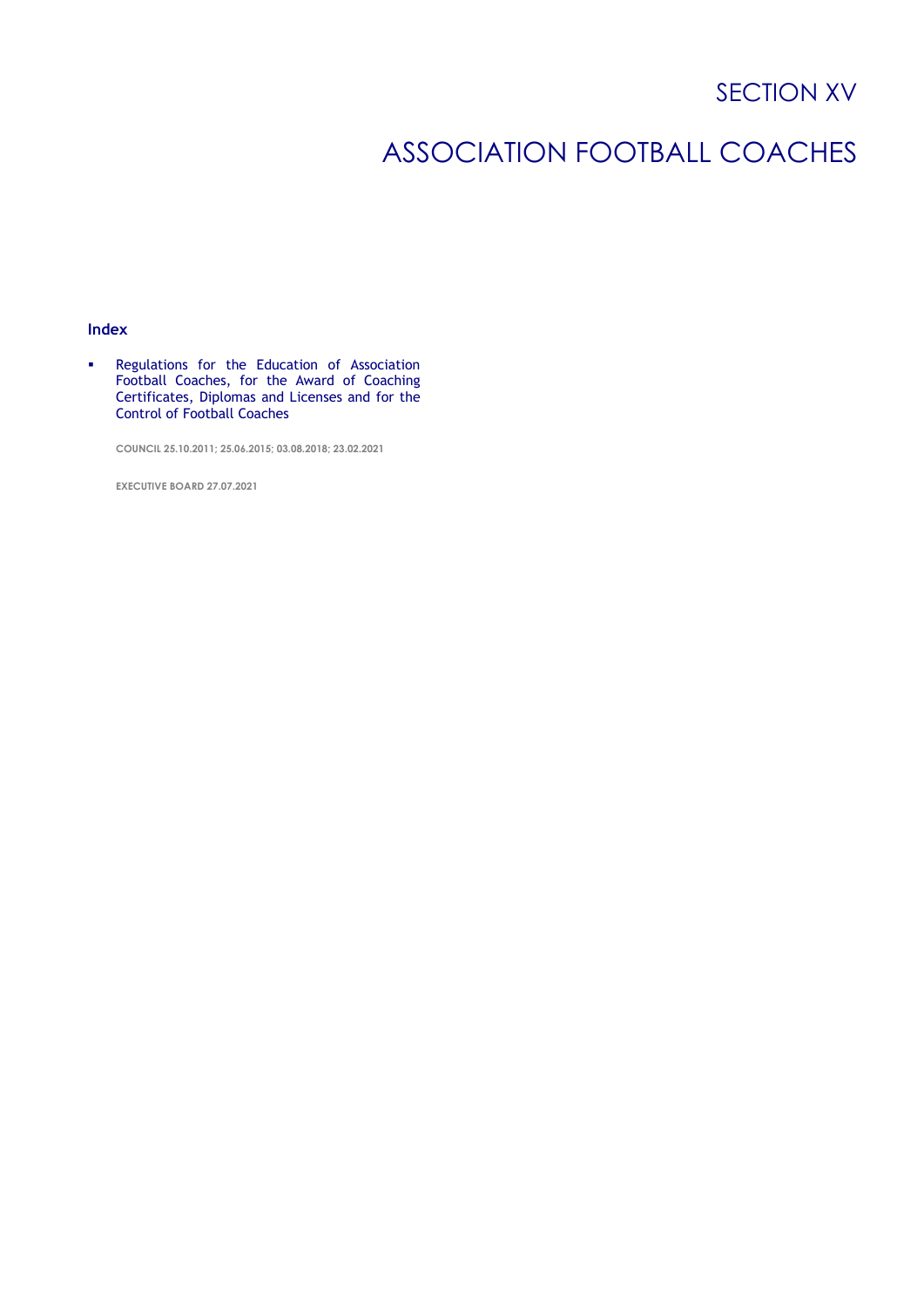## MALTA FOOTBALL ASSOCIATION

## **REGULATIONS FOR THE EDUCATION OF ASSOCIATION FOOTBALL COACHES, FOR THE AWARD OF COACHING CERTIFICATES, DIPLOMAS AND LICENCES AND FOR THE CONTROL OF FOOTBALL COACHES**

### **1. Association Football Coach Education**  *Amended: 23-02-21*

The Malta Football Association shall ensure that it will have appropriate programmes for the proper education of association football coaches. For this purpose the Malta Football Association shall do all that is possible within its means to be a responsible member at the highest possible level of the UEFA Coach Education Convention and to cooperate with FIFA, UEFA and with other National Football Associations for the proper education of association football and futsal coaches.

In these Regulations, words referring to the masculine gender shall include females.

#### **2. Responsibilities of the MFA Technical Centre** *Amended: 23-02-21*

- (i) The MFA Technical Centre shall be responsible for the education of association football coaches under the jurisdiction of the MFA and shall carry out its duties in accordance with the following criteria:
	- (a) Regular organisation of appropriate courses which shall have the aim of educating coaches in the best possible manner for the proper instruction by such coaches of players in the different skills of the game of association football in all sectors and at all levels of the game of association football;
	- (b) Regular organisation of further education courses for UEFA coaching licence holders;
	- (c) Holding of examinations for persons wishing to become qualified coaches in the game of association football by obtaining the necessary certificates and/or diplomas in association football coaching at various levels, including the highest possible UEFA Coach Education level;
	- (d) Enhancing the knowledge of qualified coaches in the most modern techniques of the game of association football; and
	- (e) Disciplining licensed football coaches if so warranted.
- (ii) In order that the MFA Technical Centre may fulfill these criteria, the MFA shall employ a Technical Director whose rights and duties shall be defined by means of a contract. The MFA may also nominate an Assistant Technical Director to help the Technical Director in his duties.
- (iii) The Technical Director shall be empowered to issue those technical directives that he may deem fit and proper and which Member Clubs, Member Associations, Football Nurseries and licensed coaches shall be required to follow.

#### **3. Attendance during Member Clubs and Member Associations Training Activities Conducted by Licensed Football Coaches** *Amended: 23-02-21*

The MFA Technical Centre is authorised to send observers at the training activities conducted by licensed football coaches for players registered with Member Clubs, Clubs/teams of Member Associations and Football Nurseries. On such occasions, players, members of the technical staff and officials and members of the Management Committee of Member Clubs, Clubs/Teams of Member Associations and Football Nurseries are obliged to show due respect to such observers. Lack of due respect shall be sanctioned by the Control and Disciplinary Board of the Association in accordance with the rules and regulations of the Association.

Such observers shall draw up a report of such visits. Where irregularities or non-compliance with these regulations are observed, tha matter may be referred to the Coaches' Licensing Committee to take the action it deems fit.

#### **4. Activities of an Instructional Nature by the Local Recognized Football Coaches Association** *Amended:*

- *23-02-21*
- (i) The recognised local Football Coaches Association may organise activities of an instructional nature for its members. These may qualify as instructional meetings or seminars for the purpose of these regulations and of the UEFA Coaching Convention.
- (ii) (a) In order that an activity of an instructional nature which is solely organized by the local recognized Football Coaches Association may qualify as an instructional meeting or seminars for the purpose of these regulations and of the UEFA Coaching Convention, such Association must inform in writing the MFA Technical Centre of its planned activity at least fifteen (15) days prior to the holding of such an activity and must receive from the MFA Technical Centre the prior written confirmation that such an activity will qualify as an instructional meeting or seminar for the purpose of these regulations.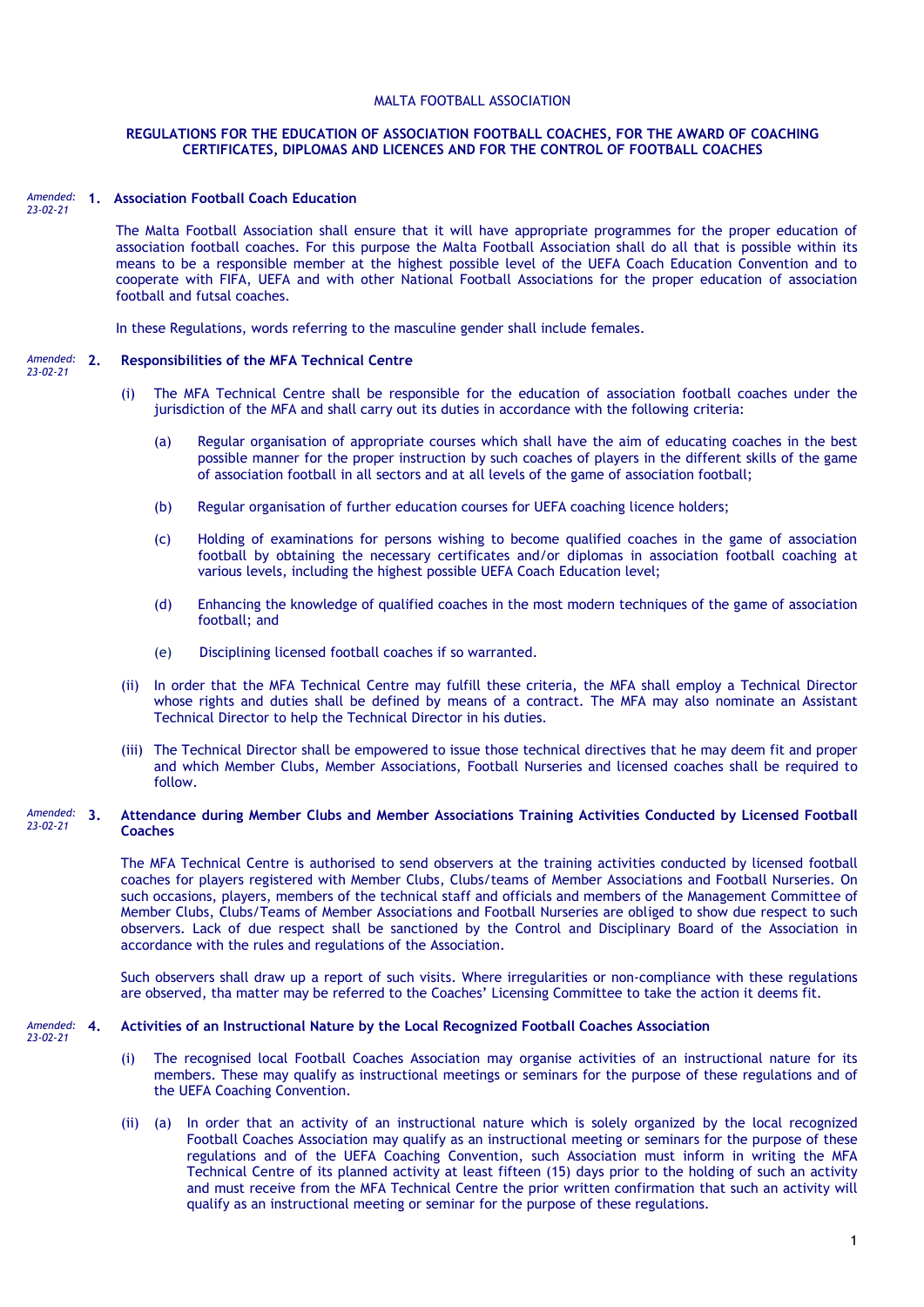- (b) The MFA Technical Centre will not approve of such an activity unless when it is informed in writing of holding of the activity it is also informed in writing of the subject/s to be covered during the activity and of the main speaker/s and/or instructor/s during the activity and it is satisfied that such activity should qualify as an instructional meeting or seminar for the purpose of these regulations.
- (c) If such an activity is approved by the MFA Technical Centre, in order that such an activity may still qualify as an instructional meeting for the purpose of these regulations a detailed written report of the activity held together with the attendance sheet of those present for the activity must be sent to the MFA Technical Centre within fifteen (15) days of the holding of the activity.
- (iii) The MFA Technical Centre may send its observers to any such activity.

#### **5. Rights and Duties of Licensed Coaches** *Amended: 23-02-21*

Coaches licensed by the MFA Technical Centre shall have the following rights and duties:

- (a) to prepare players physically and to coach players both in the techniques and tactics of the game of association football in the category in which they are licensed and to prepare and coach players in such category or in a lower category;
- (b) to maintain at all times a respectable reputation in all respects especially from the moral and sports ethics point of view particularly in so far as youth players are concerned. This includes the licensed coach's demeanour outside of football and comments on any kind of media;
- (c) to supervise the moral and sporting conduct of players under their care and, when so warranted, to take disciplinary measures against such players in accordance with existing rules and regulations promulgated by the Club or the Football Nursery concerned and/or by the Association's Executive Board;
- (d) to continue enhancing their knowledge in the coaching of players taking part in the game of association football especially by attending regularly instructional meetings, courses and seminars organised for them either by the MFA Technical Centre or with the permission of the MFA Technical Centre; and
- (e) to have their rights arising out of valid agreements entered into between them and Member Clubs or Football Nurseries duly recognised and protected by the Association.

#### **6. The Coaches' Licensing Committee** *Amended: 23-02-21*

- (i) The Association shall have a Coaches' Licensing Committee that shall be competent to award licences to qualified association football coaches in accordance with these regulations and to take disciplinary action against licensed coaches who fail in their duties. This Committee shall be kept regularly informed about the coaching courses intended for the purpose of awarding certificates or diplomas by the MFA Technical Centre, about those persons who had obtained a certificate or a diploma and about the instructional meetings, courses and seminars intended to be held by the MFA Technical Centre for qualified coaches.
- (ii) This Committee shall be established by the MFA Executive Board at the beginning of each football season and shall consist of a Chairperson, a secretary and of such other number of members which the Executive Board may deem fit including the MFA Technical Director, his assistant if any, and the person responsible for Coach Education within the MFA. All these members, except the Secretary, shall have the right to vote if the need arises. Furthermore, the recognised Football Coaches Association, if any, will have the right to nominate three (3) persons to be members of this Committee. These three members shall be subject to the approval of the Association's Executive Board.

#### **7. Disciplinary Powers** *Amended: 23-02-21*

- (i) The Coaches' Licensing Committee has the right and duty to refer any matter to the Control and Disciplinary Board to take disciplinary measures against those licensed coaches who fail in their duties as football coaches or who are deemed to have breached any of these regulations. Such reference shall be made to the General Secretary who shall forward the report accordingly.
- (ii) A licensed coach who is required to answer a charge for having failed in his duties shall be served with the appropriate charge and with the date, time and venue of the hearing of the charge by the Secretary of the Control and Disciplinary Board at least four (4) days prior to the date fixed for the hearing of the charge. Such coach shall be entitled to defend himself. On any such charge, the coach concerned shall be entitled to be aided by a person of his own choice provided that such person is neither serving a period suspension imposed by the Association nor had been declared a *persona non grata* by the Association.
- (iii) The disciplinary sanctions that may be meted out by the Control and Disciplinary Board shall include the suspension of the licence for a stated period, the withdrawal of the licence for the rest of the season or the withholding of the licence for a stated definite period. Where the sanction includes a fine, the coach concerned may not practice until such fine is paid.

2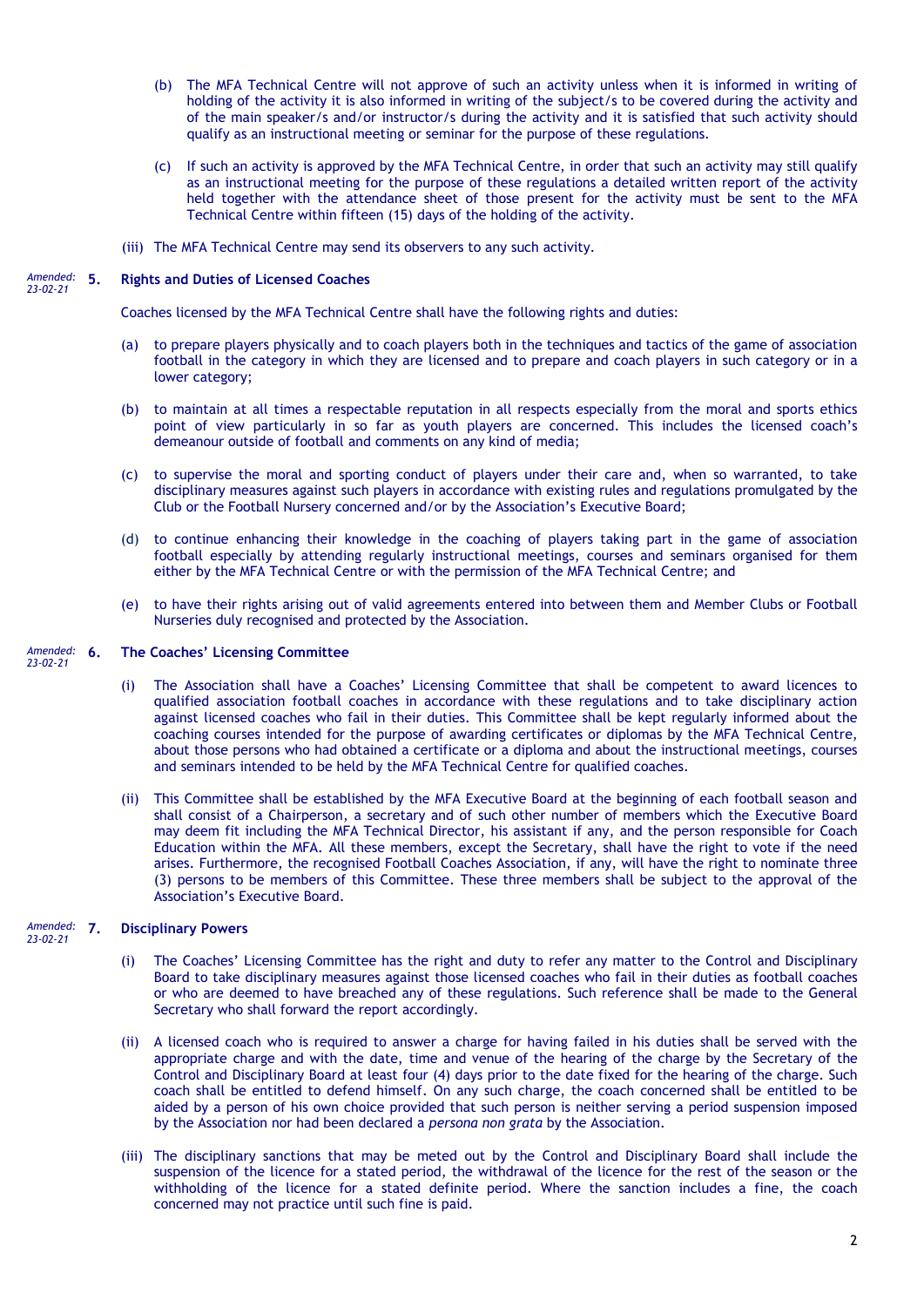- (iv) Any decision relating to the suspension of the licence for a stated period, the withdrawal of the licence for the rest of the season or the withholding of the licence for a stated period shall be subject to appeal. Such appeal shall suspend the execution of the decision.
- (v) Appeals are regulated by the relevant provisions of the Appeals Board of the Malta Football Association as established in the Association's Statute. On any such appeal, a coach shall be entitled to be aided by a person of his own choice provided that such person is neither serving a period suspension imposed by the Association nor had been declared a *persona non grata* by the Association.

#### **8. Coaching Certificates, Diplomas and Categories** *Amended:*

*23-02-21 27-07-21*

- (i) (a) The various certificates and diplomas which the MFA Technical Centre may award to association football coaches, and which may entitle the holder to be issued with an MFA coaching licence, provided that the coach adheres with all the other prescribed conditions for the issuing of a licence, shall be the following in this ascending order:
	- I. UEFA 'C' Diploma<br>II. UEFA 'B' Diploma
	- UEFA 'B' Diploma
	- III. UEFA 'A' Diploma
	- IV. UEFA Youth B Diploma (Specialist Diploma)
	- V. UEFA Elite Youth A Diploma (Specialist Diploma)
	- **UEFA Pro Diploma**
	- (b) The holders of the following certificates or diplomas must comply with the licences indicated above, provided that temporary exemptions may be granted by MFA Technical Centre: Coaching Young Footballers Certificate (CYF); Director of Youth Coaching (DYC); MFA A Diploma; MFA B Diploma; National C Coaching Diploma; Youth Coaching Licence (YCL). No temporary exemptions may be granted following the end of the football season 2023 – 2024.
	- (c) The MFA Technical Centre may also award the following certificates, according to policies decided upon by the MFA Technical Centre from time to time:
		- I. Goalkeepers' Coaching Certificate Level 1 and Level 2

The attainment of Level 1 will allow Goalkeepers' Coaches to train goalkeepers up to Under 13. Level 2 will allow Goalkeepers' Coaches to train goalkeepers of teams from U14 till senior. The Certificate shall also make the coach eligible to sit on the sideline bench together with the team or club head coach during competitive matches of the Association in all the respective categories. The MFA Technical Centre may grant temporary exemptions which, in any case, will expire at the end of the football season 2023–2024.

II. Football Fitness Coach Certificate Level 1 and Level 2

The attainment of Level 1 will allow fitness coaches to assist the coach in the physical preparation of players of teams up to Under 13. Level 2 will allow fitness coaches to assist the coach in the physical preparation of players of teams from U14 till senior categories and shall also make the fitness coach eligible to sit on the technical bench together with the team head coach during competitive matches of the Association in the respective categories. The MFA Technical Centre may grant temporary exemptions which, in any case, will expire at the end of the football season 2023–2024.

III. Coach Educator's Qualification

The attainment of this qualification will allow coaches to teach specific sections of UEFA coaching diploma courses. Coach Educators must have a valid coaching licence of at least the same level as the course on which they teach but in any case, they must hold at least a UEFA A Diploma. Provided that the MFA Technical Centre may also allow specialists with specific qualifications, expertise and experience, but not the UEFA coaching licence concerned, to teach specific sections of UEFA coaching diploma courses.

IV. Match Analyst Qualification

The attainment of the Match Analyst Certificate organised by the Malta FA will allow Match Analysts to form part of their respective clubs' technical team. The Certificate shall also make the match analyst eligible to sit in a designated area and access their respective clubs' dressing room in half-time during competitive matches of the Association in all the respective categories. The MFA Technical Centre may grant temporary exemptions which, in any case, will expire at the end of the football season 2023–2024.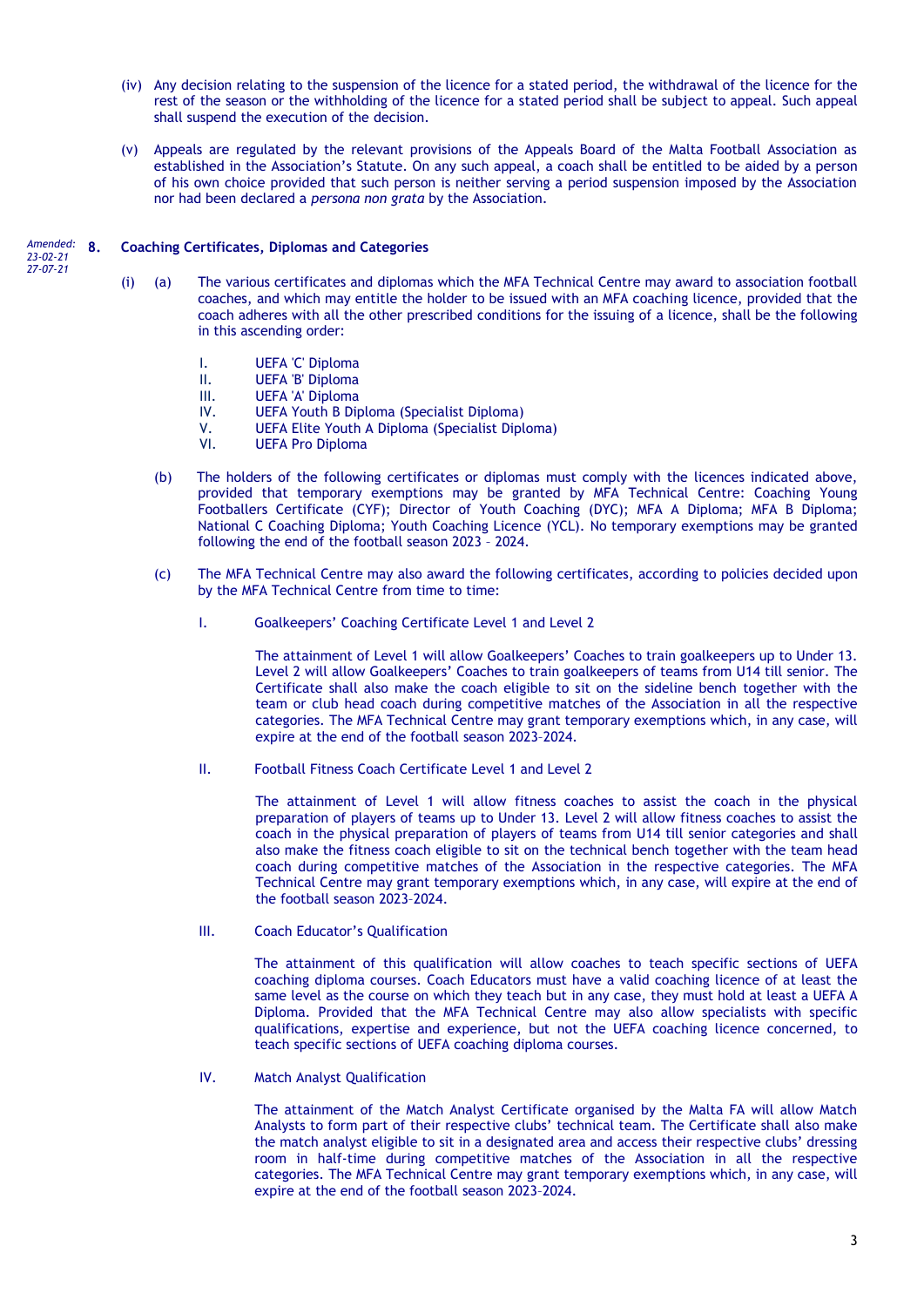- (d) The MFA Technical Centre may award other types of certificates in coaching or ancillary roles as it may deem fit and proper.
- (ii) The conditions for obtaining a certificate or a diploma mentioned in sub-clause (i) above, shall be established by the MFA Technical Centre from time to time in accordance with the provisions of the UEFA Coaching Convention.
- (iii) (a) Subject to the provision contained in clause (iv) hereunder, a person may not obtain a certificate or a diploma in a higher category mentioned in sub-clause (i) above unless he had first obtained a certificate or a diploma, as the case may be, in the previous lower category.
	- (b) Furthermore, a coach shall not qualify to obtain a certificate or a diploma in a higher category unless:
		- I. In the case of a person who is in possession of the UEFA 'C' Diploma, s/he has been engaged as a coach for a minimum of three (3) football seasons in the last four (4) years since obtaining such diploma.
		- II. In the case of a person who is in possession of the UEFA B Diploma, s/he has been engaged as a coach for a minimum of three (3) football seasons in the last four (4) years since obtaining such diploma. Provided that for the purporses of obtainment of a specialised UEFA Youth B Diploma, the coach qualifies if s/he has been engaged as such for one (1) season in the last two (2) years.
		- III. In the case of a person who is in possession of the UEFA A Diploma, s/he has been engaged as a coach for a minimum of two (2) football seasons in the last three (3) years since obtaining such diploma. Provided that for the purporses of obtainment of a specialised UEFA Youth A Diploma, the coach qualifies if s/he has been engaged as such for two (2) seasons in the last three (3) years.

For the purposes of this sub-article, engagement as Coach may include engagement as Assistant Coach, depending on the case.

- (c) A Player who has at least twenty (20) international 'A' team appearances or five (5) years participation in a professional league, shall have the right to take part in a UEFA C Diploma Course. On the completion of the UEFA C Diploma Course such player shall have the right to sit, in a regular manner, for the first UEFA 'B' Diploma Course which is organized by the MFA Technical Centre. The MFA Technical Centre has also the right to organize, with UEFA's prior approval, specific combined courses for long-serving professional players.
- (iv) Notwithstanding the provisions contained in clause (iii) above, if special circumstances exist which warrant that exceptions should be made, the MFA Technical Centre may adopt such a measure under those conditions which the MFA Technical Centre may establish.

#### **9. Coaching Licences** *Amended:*

*23-02-21 27-07-21*

- (i) A coach who is in possession of a recognised Diploma as provided in the preceding Article, may obtain a Coaching Licence that is relative to such qualification.
- (ii) (a) A coach who is in possession of a certificate or diploma awarded to him/her by the MFA Technical Centre in any of the categories mentioned in sub-clause (i) of article 8 of these regulations shall be entitled to obtain or renew his/her coaching licence in that category in which he/she is qualified and as mentioned in sub-clause (i) above.

Provided that in the opinion of the Coaches' Licensing Committee such coach has a good reputation and is of a sound moral character. This shall be attested with a Police Conduct Certificate issued not earlier than two (2) years prior to the license request.

Provided further that in order that a coach may renew his/her licence in the same category for the coming or during the current football season/s such coach:

- i) has not been declared non-active as provided in these regulations;
- ii) had during the current or previous season/s to the one during which he/she applies for the renewal of his/her licence, as the case may be, fulfilled the criteria mentioned in sub-clause (b) hereunder;
- iii) satisfies all the other criteria established in these regulations; and
- iv) had followed all those other directives which the MFA Technical Centre or the Coaches' Licensing Committee may have issued to him/her.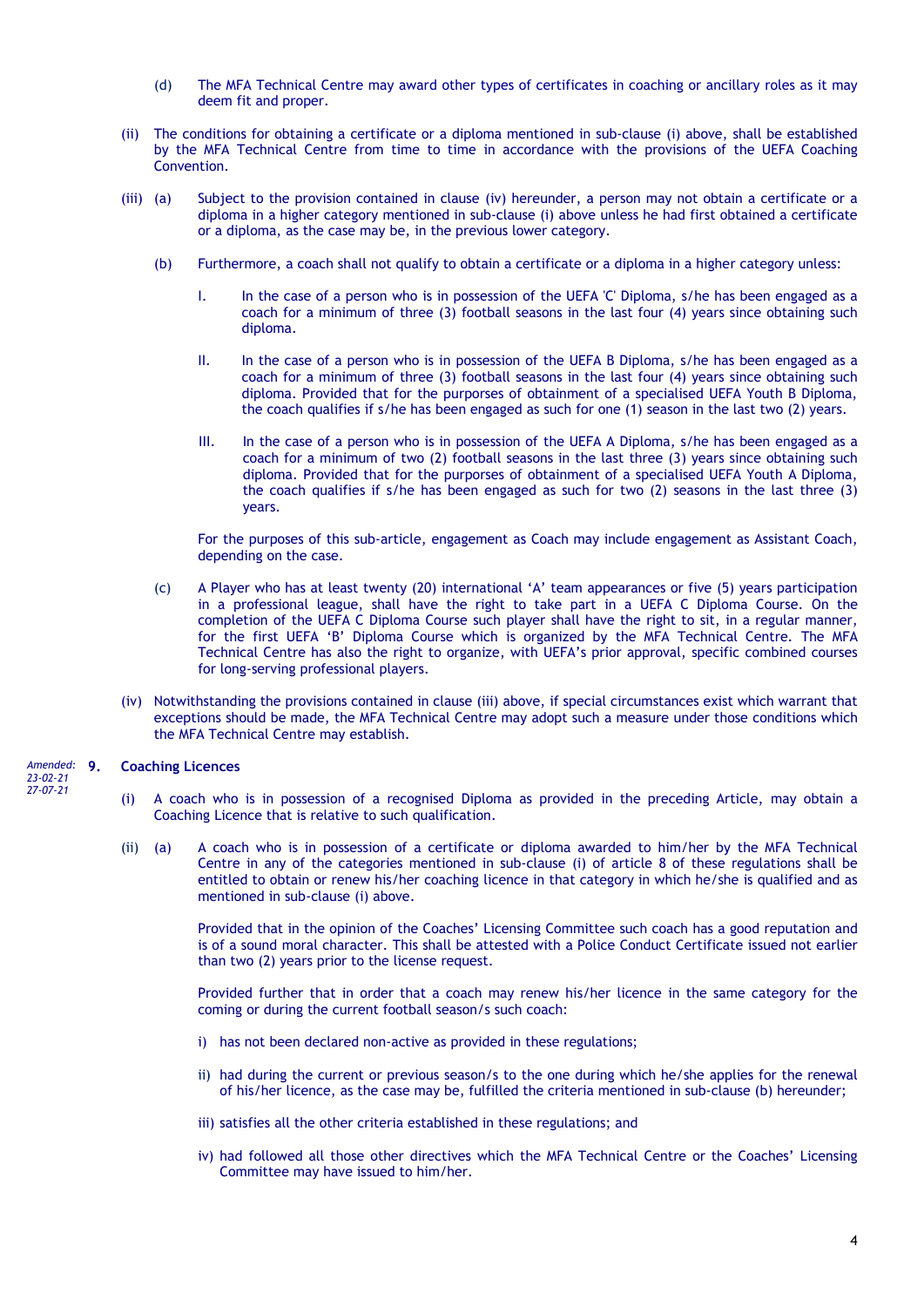- (b) The instructional requisites which a coach has to follow in order to enable him/her to renew his/her licence include attendance to instructional meetings, seminars and refresher courses of such duration as the MFA Technical Centre may establish;
	- I. In order to be able to renew his/her licence, a coach shall, according to the provisions of the UEFA Coaching Convention, attend a minimum of fifteen (15) hours of Continuous Professional Development (CPDs) every three (3) years. These CPDs can take the form of organized instructional meetings, seminars and/or conferences, and these CPDs are organized by the MFA Technical Centre. Other CPDs may be organized by the local recognised coaches' association and other bodies recognized and authorized by the MFA Technical Centre to conduct such CPDs;
	- II. (i) The above-mentioned requisites are obligatory for all licensed coaches having any of the qualifications mentioned in Article 8(i)(a).
		- (ii) In the case of the other categories of licensed coaches, at least five (5) hours of the above-mentioned minimum must be in the respective specialization. The MFA Technical Centre shall decide what instructional meetings and/or seminars and/or refresher courses these must attend during the current football season in order to be eligible to renew their licence for the coming or during the coming football season.
- (c) In the case of those coaches who have been declared non-active by the Coaches' Licensing Committee, in order that they may obtain a licence for the coming or during the current football season, they must first have again followed a course and pass the relative examinations leading to a certificate or diploma in the same level in which they wish again to obtain a licence. Provided that the course they choose to follow may not be at a higher level than that in the level of the last certificate or diploma previously obtained and that the licence which they may be granted may not be in a higher category than the level of the certificate or diploma newly obtained.
- (iii) By not later than the end of August in each year, the MFA Technical Centre shall inform in writing all the licensed coaches about the date, time and venue of the Instructional Meetings, Seminars and Refresher Courses scheduled to be held during the season and for which they will be required to attend. Any changes in the date, time or venue shall be similarly announced.
- (iv) New conditions for obtaining a licence for the coming or during the coming season/s decided upon by the MFA Technical Centre shall be subject to the approval of the Executive Board of the Association and shall be made public at least four (4) months prior to the closing date of the receipt of applications for renewal of the licence for the coming season. Furthermore, licensed coaches shall also be informed in writing.
- (v) (a) Coaches wishing to be awarded a licence for the coming football season or seasons, as the case may be, must by not later than the last day of April of the current football season apply for the granting of a licence for the coming football season on the appropriate form established by the General Secretary of the Association.
	- (b) The MFA shall also recognise the UEFA B, UEFA A and UEFA Pro Level Diplomas/Licences awarded or issued by other UEFA Member National Football Associations that at the time of the awarding/issuing of the diplomas/licences were members of the UEFA Coaching Convention.
	- (c) In order that an application for obtaining a licence may be considered valid, the appropriate form must be filled in correctly and must be accompanied by the following application fees:

| In the case of an UEFA PRO Licence                        | $-$ €100 for one (1) year       |
|-----------------------------------------------------------|---------------------------------|
| In the case of a UEFA Elite Youth A Licence               | $-$ €100 for one (1) year       |
| In the case of an MFA A* or an UEFA A Licence             | $-$ €100 for one (1) year       |
| In the case of an UEFA Youth B Licence                    | $ \epsilon$ 80 for one (1) year |
| In the case of an MFA B <sup>*</sup> or an UEFA B Licence | $-60$ for one (1) year          |
| In the case of a Football Fitness Coach Level 1 Licence   | $-$ € 35 for one (1) year       |
| In the case of a Football Fitness Coach Level 2 Licence   | $-6$ 50 for one (1) year        |
| In the case of a Goalkeepers' Coach Level 1 Licence       | $-$ € 35 for one (1) year       |
| In the case of a Goalkeepers' Coach Level 2 Licence       | $-$ € 50 for one (1) year       |
| In the case of a Match Analyst                            | $-6$ 80 for one (1) year        |
| In the case of a UEFA C Licence                           | $-$ € 50 for one (1) year       |
| In the case of an MFA Youth Coach* Licence                | $ \epsilon$ 20 for one (1) year |
| In the case of a CYF <sup>*</sup> Licence                 | $-$ € 15 for one (1) year       |
|                                                           |                                 |

\* These licences will expire at the end of the 2023 – 2024 Football Season

A coach who is employed with MFA Technical Centre shall be exempt from paying the above fees.

Provided that a coach who holds more than one (1) coaching certificate, may apply for not more than two (2) Licenses. In the latter case, s/he shall pay both licenses for the current year.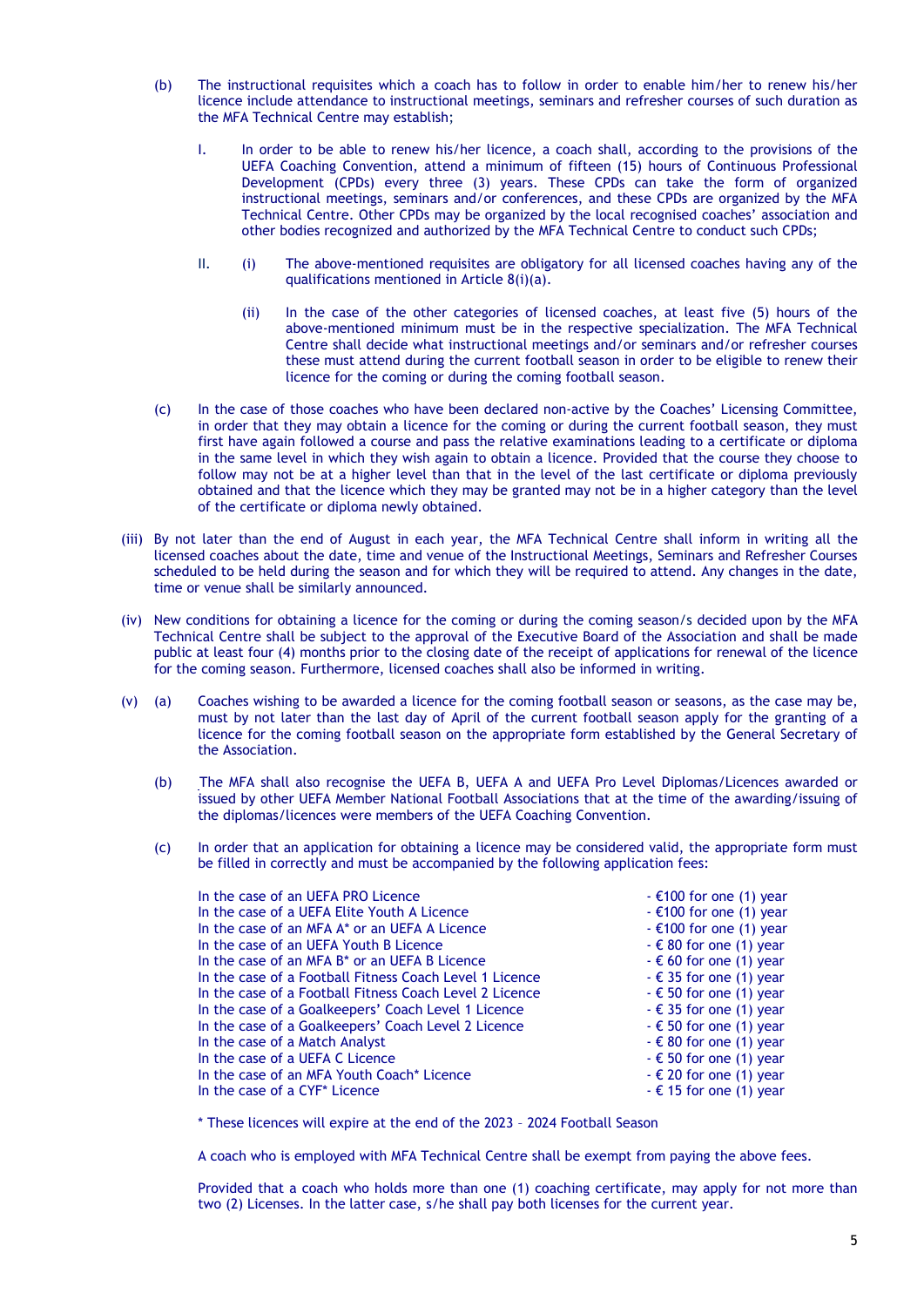- (vi) (a) The General Secretary of the Malta Football Association, on the instructions of the Coaches' Licensing Committee, shall, by not later than the last day of May of the current football season, inform in writing all the applicants whether their application to obtain a licence for the coming season had been accepted and which type of licence had been granted to them or whether their application had been refused.
	- (b) In the event that an application is refused, the applicant shall be refunded half of the application fee.
	- (c) The General Secretary of the Association shall, by not later than the  $15<sup>th</sup>$  June, send to all Member Clubs, Member Associations and Football Nurseries an official list of those coaches who had been awarded a licence for the coming season and the type of licence awarded to them.
- (vii) (a) In the event that an applicant does not agree with the decision of the Coaches' Licensing Committee either because the application had been refused, except in the case of a refusal due to the fact that he does not have a respectable reputation and is not of a sound moral character, or because the licence granted does not correspond with the type of licence that s/he had applied for, shall have the right to request the Coaches' Licensing Committee to reconsider its decision.
	- (b) Such a request must be made in writing giving the reasons why the decision of the Coaches' Licensing Committee was incorrect, must be filed with Secretariat of the Association within ten (10) days of the receipt by the applicant in writing of the decision of the Coaches' Licensing Committee and must be accompanied by a deposit of fifty euro (€50). This deposit shall be forfeited if such request is turned down. If the request is upheld, it shall be in the discretion of the Committee whether to refund the deposit in full or in part.
	- (c) In the event that an applicant does not agree with the decision of the Coaches' Licensing Committee because the application had been refused on the grounds that he does not have a respectable reputation and/or that he is not of a sound moral character, he shall have the right to lodge an appeal to the Appeals Board of the Association established in the Association's Statute. The filing of the appeal and the hearing and determination of the appeal shall be in accordance with the relative rules of the Appeals Board established in the Association's Statute.
	- (d) Pending the reconsideration of the application or the determination of the appeal, as the case may be, the original decision of the Coaches' Licensing Committee shall stand. The decision of the Coaches' Licensing Committee on reconsideration or the decision of the Appeals Board, as the case may be, shall be final and binding.
- (viii) (a) A Coach who has not filed an application for the granting of a licence within the time-limit mentioned in sub-clause (v)(a) above or who after such coach had been granted a licence obtains a higher qualification which entitles such coach to upgrade the current licence or whose application was held to be invalid, may file a late application.
	- (b) In order that a late application may be considered, it must be made on the appropriate form established by the General Secretary of the Association and must be accompanied with an application fee that corresponds to the relative amount as mentioned in sub-clause (v)(c) above together with a penalty fee amounting to twenty-five percent (25%) of this amount, but in any case never less than ten euro ( $\epsilon$ 10). However, if this late application is made on account of the fact that the applicant has obtained a higher qualification, the fee payable will be the same as mentioned in clause  $(v)(c)$  above.
	- (c) In such case, it shall be in the absolute discretion of the Coaches' Licensing Committee whether to award the requested type of licence or any licence at all.
	- (d) If such an application is turned down, the decision shall be final and binding and the coach shall be refunded with half of the application fee.
	- (e) A coaching licence issued under the provisions of this clause shall only be valid until the end of the term of such licence as established by the MFA Technical Centre.

# **10. Non-active Coaches**

- (i) In the case that a coach fails to renew his licence for four (4) consecutive seasons or whose licence is not renewed by the Coaches' Licensing Committee for four (4) consecutive seasons, the Coaches' Licensing Committee shall have the right to declare such a coach as a non-active one. In such a case, the coach concerned shall be informed in writing of such decision.
- (ii) (a) A coach who is adjudged as a non-active one shall have the right to appeal such decision.
	- (b) Pending the appeal procedure, the decision of the Coaches' Licensing Committee shall remain in effect.
	- (c) Appeals from such a decision are regulated by the relevant provisions of the Appeals Board of the Malta Football Association as established in the Association's Statute.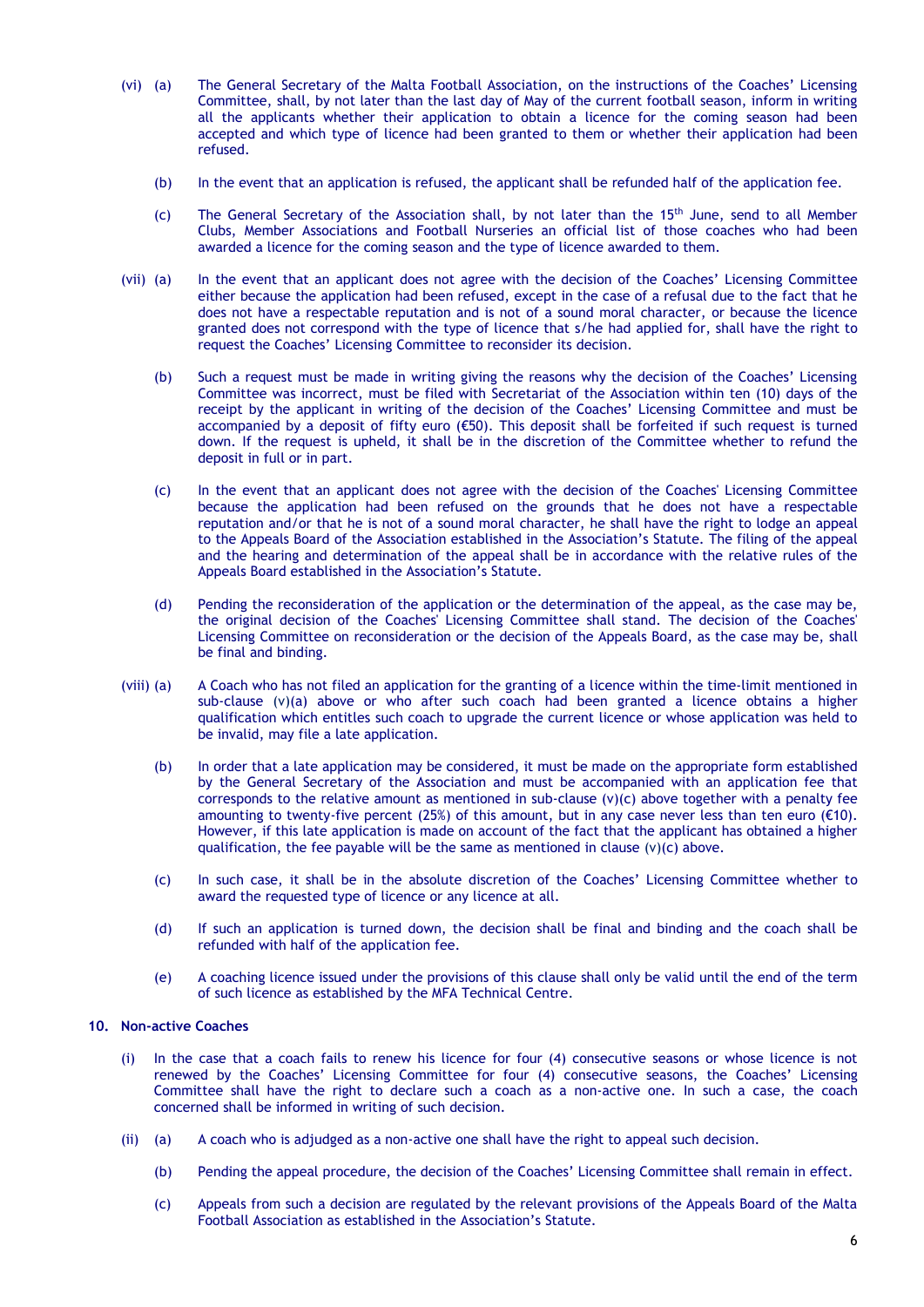- (d) On any such appeal, a coach shall be entitled to be aided by a person of his own choice provided that such person is not serving a period suspension imposed by the Association or had not been declared a *persona non grata* by the Association.
- (e) The decision of the Appeals Board shall be final and binding.

### **11. Coaches in Possession of Foreign Qualifications**

- (i) A coach who is in possession of a valid UEFA Coaching Licence issued by another UEFA Member National Football Association that is a member of the UEFA Coaching Convention shall have the right to be awarded a licence by the Coaches' Licensing Committee for the coming or the current season in the same category of the licence issued by such other UEFA Member Association, provided that the conditions of Article 9(ii)(a) are met and the relative fee is paid. *Amended: 23-02-21*
	- (ii) In the case of a coach who is in possession of a coaching diploma or licence awarded or issued by any other FIFA Member National Football Association, it shall be in the sole discretion of the Coaches' Licensing Committee as to whether to grant a licence to such a coach and in which category. Before issuing a licence to such a coach, the Coaches' Licensing Committee may require such coach to undergo a Refresher Course in Malta or abroad and/or to assess him. In either case the Coaches' Licensing Committee shall give sufficient notice to the coach concerned.
	- (iii) In order to be granted a licence, such a coach must follow the relative provisions contained in Article 9 of these regulations.
	- (iv) A coach who is in possession of a coaching licence/diploma awarded or issued by another FIFA Member National Football Association and who is awarded a licence by the Coaches' Licensing Committee, shall be subject to and must abide with all the other rules mentioned in these regulations and shall be subject to all the other rules and regulations of the Association.

#### **12. Qualified Coaches Engaged by Member Clubs** *Amended: 23-02-21*

- (i) The Association shall ensure that Member Clubs engage only licensed Coaches for their teams.
- (ii) The MFA shall not recognize as the head coach of any of the teams mentioned in clause (iii) hereunder a person who is not in possession of a coaching licence in at least the category therein mentioned.
- (iii) Member Clubs must engage with them for their different teams at least one coach (head-coach) who is in possession of a valid licence issued by the Coaches' Licensing Committee for the current season. Such a coach must be in possession of a valid licence that satisfies the undermentioned minimum levels:

| (a) | First Team of a Premier League Club               | - UEFA Pro Licence |
|-----|---------------------------------------------------|--------------------|
| (b) | First Team of a Challenge League Club             | - UEFA A Licence   |
| (c) | First Team of an Amateur League Club              | - UEFA B Licence   |
| (d) | Youth League Team (Section A and B)               | - UEFA A Licence   |
| (e) | U17 (Section A and B), U15 (Section A and B), U14 | - UEFA B Licence   |
| (h) | Other Youth, U17 & U15, U13, U12, U11, U10, U9    | - UEFA C Licence   |
| (i) | <b>U8, U7, U6</b>                                 | $-CYF^*$           |
| (i) | Head Coach of a Licence A Nursery                 | - UEFA A**         |
|     | (k) Women's Football                              | - UEFA C           |
|     |                                                   |                    |

\* from season 2024/25: UEFA C \*\* from season 2022/23: UEFA A ELITE

Furthermore, coaches engaged by Member Clubs as Assistant Coach shall have the following minimum qualification:

| (a) Premier League                                   | - UEFA A License |
|------------------------------------------------------|------------------|
| (b) Challenge League; Youth League (Section A and B) | - UEFA B License |

- (iv) Member Clubs may engage a Technical Director who is a qualified coach and shall qualify in such a position only if s/he is in possession of a valid licence that satisfies the minimum level of their first team coach (head coach).
- (v) Notwithstanding the conditions contained under (a) and (b) of clause (iii) above, the MFA Technical Centre may exempt a coach from the application of this rule for the duration of one season only in the case that such coach was the coach for the previous season of the team that has just won promotion to a higher division provided that a request to this effect is made by the coach and the promoted Club concerned. However, in such a case, the MFA Technical Centre may impose conditions with which the coach and the Club must abide. Failure to abide by such conditions, if any, may result in the withdrawal of the exemption.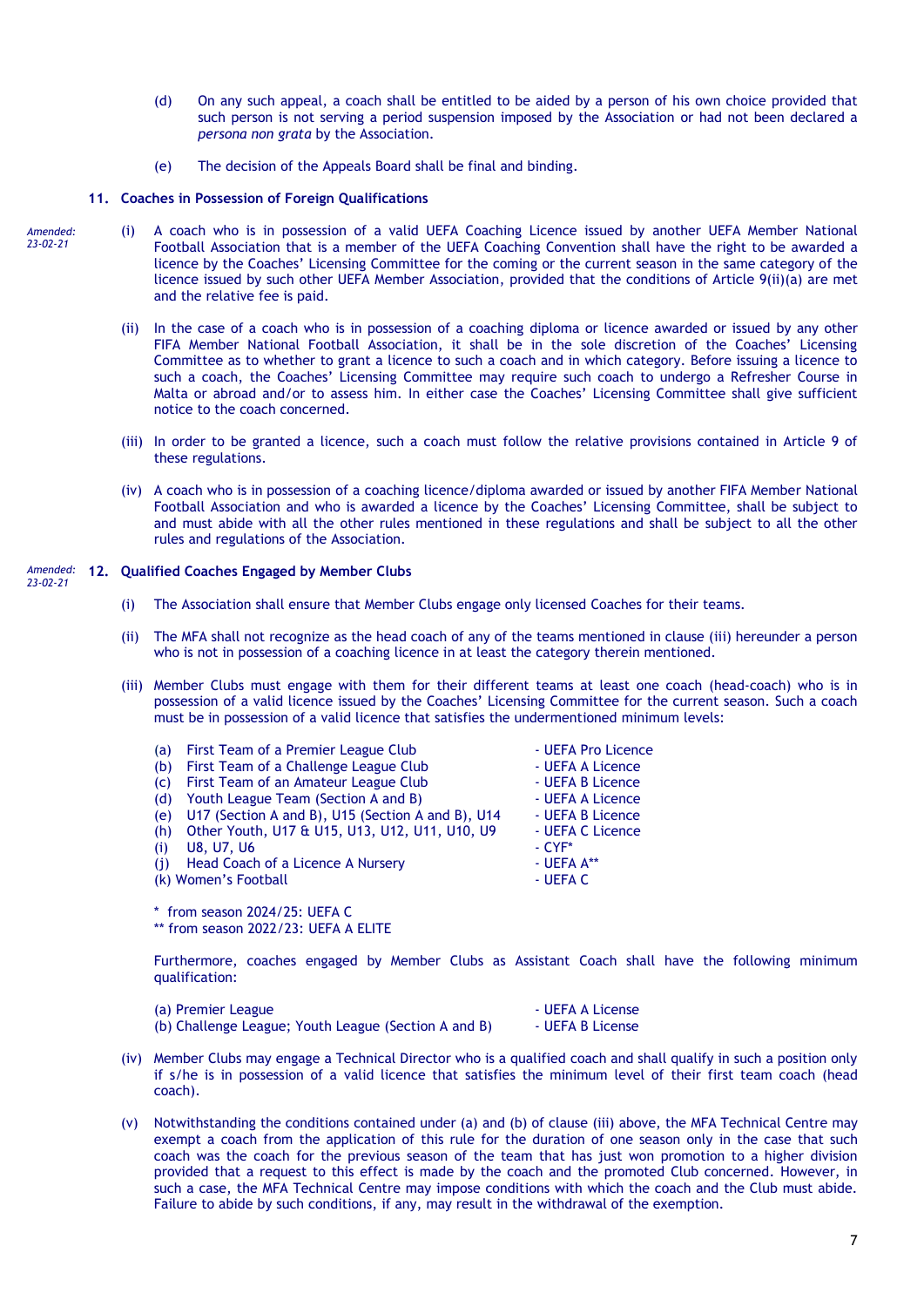Where such request is made, the coach may be directly admitted to participate in the first available course of the higher qualification that enables him/her to obtain the license required in the higher division.

- (vi) **Without prejudice to the minimum requirements established in clause (iii) above, the Association shall not recognize as an assistant coach of any team a person who is not in possession of at least a UEFA C Licence.**
- (vii) Recognized Football Nurseries must have such coaches who are in possession of a valid licence in such category as may be stipulated in the MFA Regulations for the Licensing of Football Nurseries.
- (viii) On being found guilty by the Control and Disciplinary Board of the Association of any of the following, a licensed coach shall be punished with a fine which may not exceed one thousand two hundred euro (€1200) and/or with the suspension of his licence for a period which may not exceed two (2) years.

(a) A licensed coach who enters into a simulated agreement with a Member Club and/or a Licensed Football Nursery in connection with coaching duties;

(b) A licensed coach who manifestly misuses his license to allow another less qualified coach to act in his stead;

(c) A coach who acts at a level that s/he is not licensed to act in.

In any of the cases mentioned in this sub-article, the Control and Disciplinary Board shall also punish the Member Club for which the coach/es act with a fine which shall be not less than one thousand two hundred euro (€1200) but may not exceed three thousand euro (€3000).

The Coaches' Licensing Committee shall refer any such situations to the General Secretary who shall refer the matter to the Control and Disciplinary Board.

- (ix) (a) As a rule, a coach, a football fitness coach or a goalkeeper coach who is engaged with a Member Club and/or Football Nursery may not during the term of his engagement enter into another engagement with another Member Club and/or Football Nursery for the remaining period of his engagement with such Member Club and/or Football Nursery.
	- (b) However, the MFA Technical Centre may allow such a coach to enter into a new engagement with another Member Club and/or Football Nursery for the remaining period of his previous engagement provided that both the Member Club and/or Football Nursery and the coach concerned make a joint written request to the Association specifying special circumstances why such request should be allowed. The Executive Board may accede to such request only if it is satisfied that such special circumstances prevail.

#### **113. Agreements between Licensed Coaches and Member Clubs** *Amended:*

*03-08-18 23-02-21*

- (i) A licensed coach who desires to render his coaching services to a Member Club must have a written agreement with the Member Club concerned.
- (ii) A licensed coach may not have an agreement with more than one Member Club for the same period.
- (iii) (a) Any agreement entered into between a Member Club and a licensed coach shall not be valid unless such an agreement had been approved by the Club's Management Committee. Furthermore, such an agreement must be signed by the coach and on behalf of the Member Club concerned by its President, Secretary and Treasurer, provided that these officials are duly recognised in their respective office by the Association.
	- (b) If at the time of the signing of such an agreement the Member Club concerned has no President and/or Secretary and/or Treasurer who is duly recognised by the Association, or if any of these officials is abroad, their deputies or any other member of the Member Club's Management Committee concerned, provided that these are recognised by the Association as members of such Club's Management Committee and provided that they are so authorized by the Clubs' Management Committee to sign, may sign in their stead.
	- (c) An authenticated copy of the agreement must be filed with the MFA's Secretariat within fourteen (14) days of the signing of the agreement.
- (iv) In order that such an agreement may be considered valid, it must contain the date of the signing of the agreement, the period of the validity of the agreement, the object of the contract, the rights and obligations of the parties, the remuneration payable to the coach, and the signatures of the parties. Furthermore, such an agreement must not be in conflict with the rules and regulations of the Association. In the latter case, if only a clause or some clauses are in conflict with the rules and regulations of the Association but the rest of the agreement is deemed to be valid, only such clause or clauses shall be deemed invalid.
- (v) (a) The Association shall recognise a modification of an agreement or a termination of an agreement between a licensed coach and a Member Club only if such a modification or termination is not in conflict with the rules and regulations of the Association and if an authenticated copy of such a modification or termination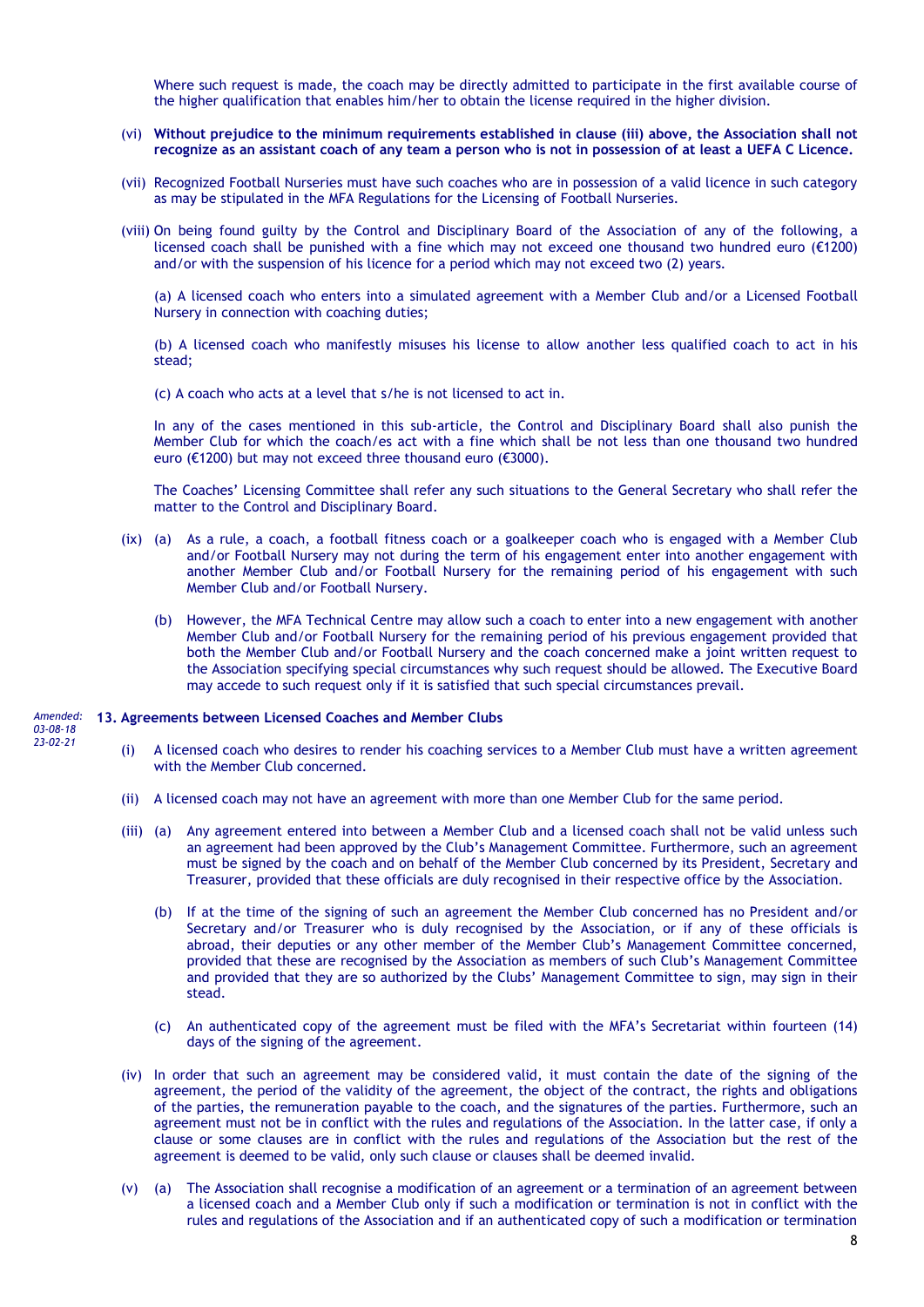is filed by the Member Club concerned with the Secretariat of the Association within fourteen (14) days of the signing of the relative instrument.

- (b) The Secretariat of the Association shall inform in writing the coach concerned of the receipt of a copy of an agreement or modification of an agreement or a termination of an agreement.
- (c) The failure of a Club to file with the Secretariat of the Association an authentic copy of an agreement or a modification of an agreement or a mutual termination of an agreement between such Club and a coach within fourteen (14) days of the signing of such an instrument shall be deemed to be a serious offence. A Club which is found guilty by the Control and Disciplinary Board of the Association of the offence of having failed to file a copy at all shall be punished with a minimum fine of two hundred and fifty euro ( $\epsilon$ 250) whilst a Club which is found guilty of having filed a different copy shall be punished with a minimum fine of seven hundred euro (€700).
- (vi) (a) When an agreement, a modification of an agreement or a termination of an agreement between a Club and a licensed coach has been filed with the Association, the coach concerned shall have the right to ask the Secretariat of the Association for an official copy of such an agreement, modification or termination and the Secretariat of the Association shall provide him with such a copy after the payment by the coach of such fee as may be established by the General Secretary.
	- (b) If the coach deems that the copy of the agreement, modification or termination of an agreement filed by the Club with the Secretariat of the Association is not an authentic copy of the instrument signed by him, or in the case that the Club had failed to file at all an authentic copy of such an instrument, the coach concerned shall have the right to lodge a complaint with the Association. Such a complaint shall only be valid if it is made in writing, is filed with the Secretariat of the Association within thirty (30) days of the signing of the agreement between the coach and the Club and is accompanied by the relative fee.
	- (c) Any such complaint shall be dealt with by the Complaints Board of the Association. If the Board finds that the complaint is justified, it shall order the Club to provide it with an authentic copy of the instrument signed between the Club and the coach within such time-limit as may be decided upon by the Board, shall order the refund of the fee to the coach and shall refer the matter to the Executive Board of the Association for any disciplinary action which the Executive Board may deem fit to be taken against the Club for having failed to file an unauthentic copy of the instrument or for having failed to file at all an authentic copy of such an instrument. If the Executive Board deems that disciplinary action is warranted it shall refer the case to the Control and Disciplinary Board of the Association to deal with the case in accordance with the rules and regulations of the Association.
	- (d) If the Club fails to provide the Complaints Board with an authentic copy of the instrument within the time limit established by the Board, the Board shall ask the coach to provide it with an authentic copy of the instrument within such time limit, as may be decided upon by the Board.
	- (e) If the Board is satisfied that the copy of the instrument provided by the Club or by the coach is an authentic copy, it shall order the Secretariat of the Association to replace the original copy filed with the Association with such other copy as the Board deems to be authentic or to file such a copy if no such copy had been filed at all. Such an order shall be without prejudice to the validity of the agreement, modification or termination or any other shortcomings which the instrument may contain in accordance with the other rules and regulations of the Association.
	- (f) If both the Club and the coach fail to provide an authentic copy of the instrument within the established time limits, the Board shall refer the matter to the Executive Board of the Association for the cancellation of the instrument, if an instrument had been filed.
	- (g) If the Board does not accept the complaint of the coach, it shall order the forfeit of the complaint's fee in favour of the Association.
	- (h) In the case that an instrument had been filed by the Club, both in the case that the coach concerned had failed to lodge a complaint with the Association in the manner and within the time-limit mentioned in sub-clause (b) above, even if the Association did not inform the coach that a copy of an instrument signed by him had been filed by the Club with the Secretariat of the Association, and in the case that the Board rejects the complaint of the coach with regards to the authenticity of the copy of the instrument, the copy of the instrument filed by the Club with the Association shall be deemed for all intents and purposes to be an authentic copy of the instrument signed between the Club and the coach and its authenticity may not be further questioned.
- (vii) Copies of agreements, modification of agreements and termination of agreements between clubs and coaches shall be made accessible only to the President and the General Secretary of the Association, to the parties to the agreement and to those employees and Bodies of the Association dealing with such matters as would necessitate the accessibility to such instruments and to such other persons and/or public authorities as may be required by law.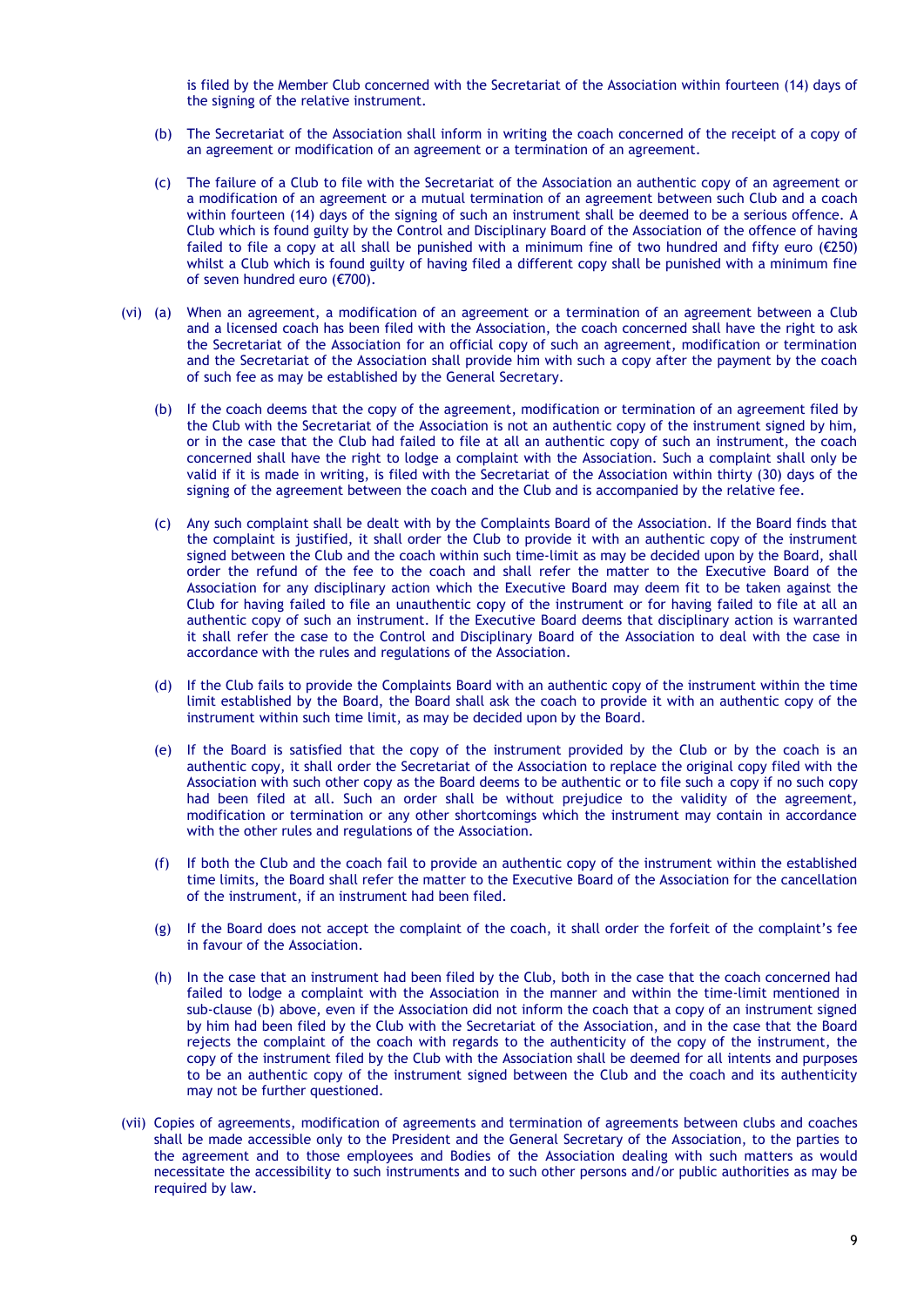- (viii) In the event that the Secretariat of the Association deems that an agreement or a modification of an agreement or a termination of an agreement between a Club and a coach does not comply with the rules of the Association, it shall notify the Club and the coach concerned. If such Club and/or coach fail to take all the necessary remedial action and actually comply with the rules of the Association with regards to such an agreement or modification or termination within three (3) days of such notification, the Secretariat of the Association shall bring such matter to the attention of the Executive Board of the Association. If in the opinion of the Executive Board the agreement or modification or termination is not in accordance with the rules of the Association it shall declare such agreement or parts of it or modification or parts of it or termination invalid.
- (ix) (a) The loss of the licence by a coach or the non-renewal of the licence of a coach entitles the Member Club with which the coach is engaged to terminate an agreement between them.
	- (b) The suspension of the licence of a coach will automatically suspend an agreement between a coach and a Member Club until such time as such licence is suspended.
- (x) (a) Claims made by a coach against a Member Club or by a Member Club against a coach, regarding financial matters must be in writing and made by not later than one (1) year from the date on which the claim originates.
	- (b) Claims submitted after the time limit mentioned in sub-clause (a) above may only be considered if in the opinion of the Executive Board of the Association special circumstances exist justifying the delay.
	- (c) The Complaints Board of the Association shall be competent to deal with claims made by coaches in accordance with the provisions of the Association's Statute and the other rules and regulations of the Association.
	- (d) In the case of a decision of the Complaints Board, or if such decision has been appealed, in the case of a decision of the Appeals Board, if such decision had condemned a Member Club to pay financial benefits to a coach, the coach concerned will have the right to ask the Association to make the Club execute that decision within the time limits mentioned in the decision by those means that the Association may have at its disposal.
	- (e) For the purpose of this rule, the Football Nursery of Member Club shall be deemed to have had acted on behalf of the Member Club concerned even if the formalities mentioned in clause (iii) above had not been followed.
- (xi) A coach whose engagement with a Member Club is terminated may not be engaged with another Member Club in the same division during the same season.
- (xii) The provisions of this article shall apply *mutatis mutandis* to recognised Football Nurseries.